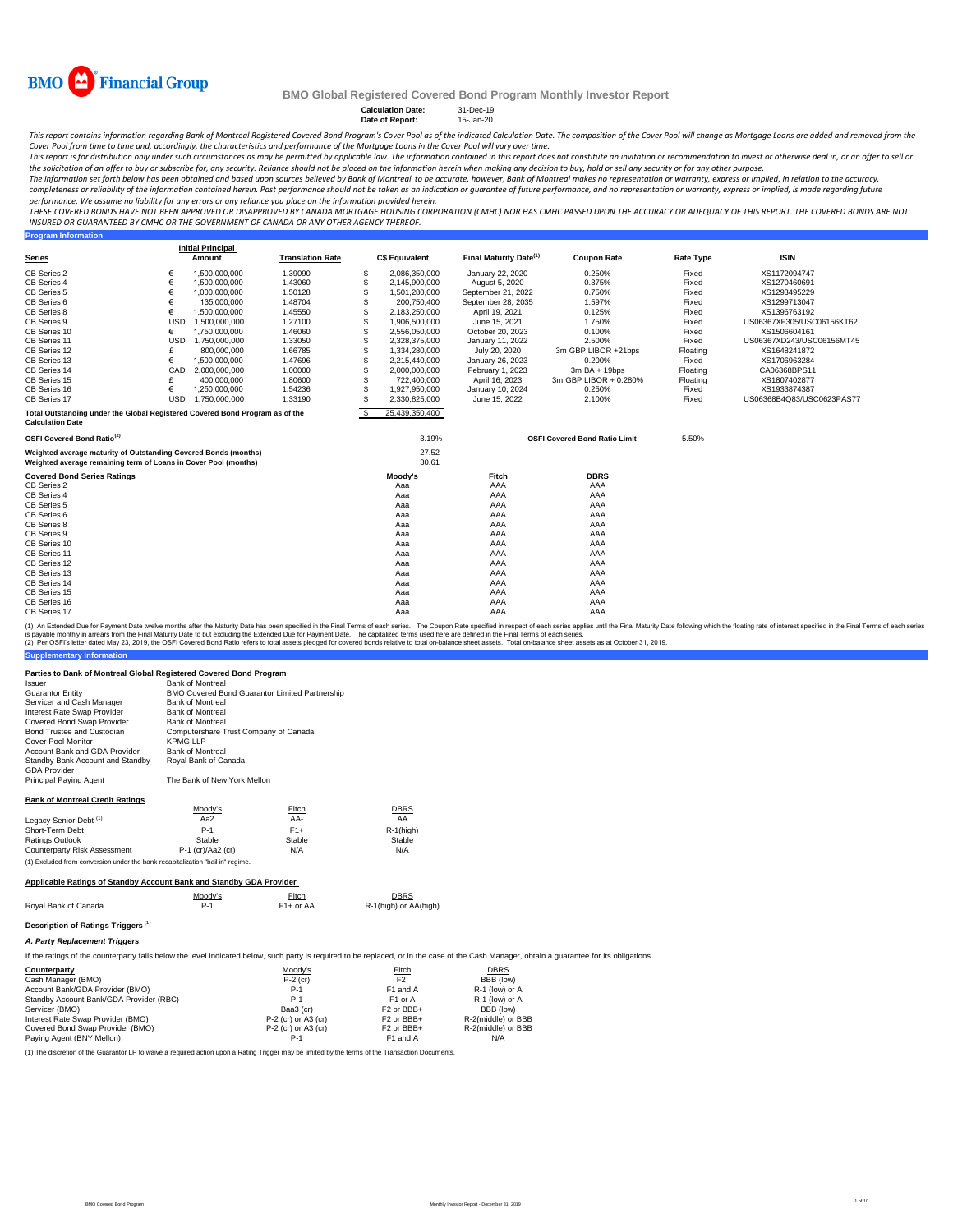

|                                                                                                                                                                                                                                                                                                                       |                                            | <b>Calculation Date:</b><br>Date of Report: | 31-Dec-19<br>15-Jan-20           |  |
|-----------------------------------------------------------------------------------------------------------------------------------------------------------------------------------------------------------------------------------------------------------------------------------------------------------------------|--------------------------------------------|---------------------------------------------|----------------------------------|--|
| <b>B. Summary of Specific Rating Trigger Actions</b><br>I) The following actions are required if the Cash Manager (BMO) undergoes a downgrade below the stipulated rating:                                                                                                                                            |                                            |                                             |                                  |  |
|                                                                                                                                                                                                                                                                                                                       | Moody's                                    | Fitch                                       | DBRS                             |  |
| a) The Servicer will be required to direct amounts received directly<br>into the GDA Account (or Standby GDA Account if applicable)<br>within 2 Canadian business days and the Cash Manager shall<br>immediately remit any funds held at such time for or on behalf of<br>the Guarantor directly into the GDA Account | $P-1$                                      | F1 or A                                     | R-1(low) or BBB                  |  |
| II) The following actions are required if the Servicer (BMO) undergoes a downgrade below the stipulated rating:                                                                                                                                                                                                       |                                            |                                             |                                  |  |
|                                                                                                                                                                                                                                                                                                                       | Moody's                                    | Fitch                                       | DBRS                             |  |
| a) The Servicer will be required to direct amounts received to the<br>Cash Manager, or GDA as applicable                                                                                                                                                                                                              | $P-1$ (cr)                                 | F1 or A                                     | BBB(low)                         |  |
| III) The Swap Provider is required to transfer credit support or transfer all of its rights and obligations to a replacement third party, or to obtain a<br>guarantee of its rights and obligations from a third party, if the Swap Provider undergoes a downgrade below the stipulated rating:                       |                                            |                                             |                                  |  |
|                                                                                                                                                                                                                                                                                                                       | $Modv's^{(3)}$                             | Fitch                                       | <b>DBRS</b>                      |  |
| a) Interest Rate Swap Provider<br>b) Covered Bond Swap Provider                                                                                                                                                                                                                                                       | P-1 (cr) or A2 (cr)<br>P-1 (cr) or A2 (cr) | F1 or A<br>F1 or A                          | R-1 (low) or A<br>R-1 (low) or A |  |
| IV) The following actions are required if the Issuer (BMO) undergoes a downgrade below the stipulated rating:                                                                                                                                                                                                         |                                            |                                             |                                  |  |
| a) Mandatory repayment of the Demand Loan                                                                                                                                                                                                                                                                             | Moody's<br>N/A                             | Fitch<br>F <sub>2</sub> or BBB+             | DBRS<br>N/A                      |  |
| b) Cashflows will be exchanged under the Covered Bond Swap<br>Agreement (to the extent not already taking place)                                                                                                                                                                                                      | Baa1                                       | BBB+                                        | BBB (high)                       |  |
| c) Transfer of title to Loans to Guarantor <sup>(4)</sup>                                                                                                                                                                                                                                                             | A <sub>3</sub>                             | BBB-                                        | BBB (low)                        |  |
| <b>Events of Defaults &amp; Test Compliance</b>                                                                                                                                                                                                                                                                       |                                            |                                             |                                  |  |
| Asset Coverage Test (C\$ Equivalent of Outstanding<br>Covered Bond < Adjusted Aggregate Asset Amount)                                                                                                                                                                                                                 |                                            | Pass                                        |                                  |  |
| <b>Issuer Event of Default</b>                                                                                                                                                                                                                                                                                        |                                            | No                                          |                                  |  |
| Guarantor LP Event of Default                                                                                                                                                                                                                                                                                         |                                            | No                                          |                                  |  |
| $(40.3, 10.4, 10.4, 10.4, 10.4, 10.4, 10.4, 10.4, 10.4, 10.4, 10.4, 10.4, 10.4, 10.4, 10.4, 10.4, 10.4, 10.4, 10.4, 10.4, 10.4, 10.4, 10.4, 10.4, 10.4, 10.4, 10.4, 10.4, 10.4, 10.4, 10.4, 10.4, 10.4, 10.4, 10.4, 10.4, 10.$                                                                                        |                                            |                                             |                                  |  |

(3) If no short term rating exists, then A1

(4) The transfer of registered this Loans to the Guarantor may be deferred if (A) satisfactory assurances are provided to the Guarantor and the Bond Truster by The Office of the Changeton over the Sultains of the fransacti

| D-                                        |         |       |                     |  |
|-------------------------------------------|---------|-------|---------------------|--|
| (Applicable to Hard Bullet Covered Bonds) |         |       |                     |  |
| <b>Pre-Maturity Required Ratings</b>      | Moody's | Fitch | DBRS <sup>(1</sup>  |  |
|                                           | $P-1$   | F1+   | A (high) or A (low) |  |
|                                           |         |       |                     |  |

Following a breach of the Pre-Maturity test in respect of a Series of Hard Bullet Covered Bonds, and unless the Pre-Maturity Liquidity Ledger is otherwise funded from the other sources, the Partnership<br>shall offer to sell

(1) In the case of DBRS, if Final Maturity Date is within six months of the Pre-Maturity Test Date, then A(high), otherwise A(low).

| <b>Reserve Fund</b>                                                           |            |                     |                       |
|-------------------------------------------------------------------------------|------------|---------------------|-----------------------|
|                                                                               | Moodv's    | Fitch               | <b>DBRS</b>           |
| <b>Reserve Fund Required Amount Ratings</b>                                   | $P-1$ (cr) | F <sub>1</sub> or A | R-1 (Low) and A (low) |
| Are the ratings of the Issuer below the Reserve Fund Required Amount Ratings? |            | No                  |                       |

If the ratings of the Issuer fall below the Reserve Fund Required Amount Ratings, then the Guarantor shall credit or cause to be credited to the Reserve Fund funds up to an amount equal to the Reserve<br>Fund Required Amount.

Reserve Fund Required Amount: Nil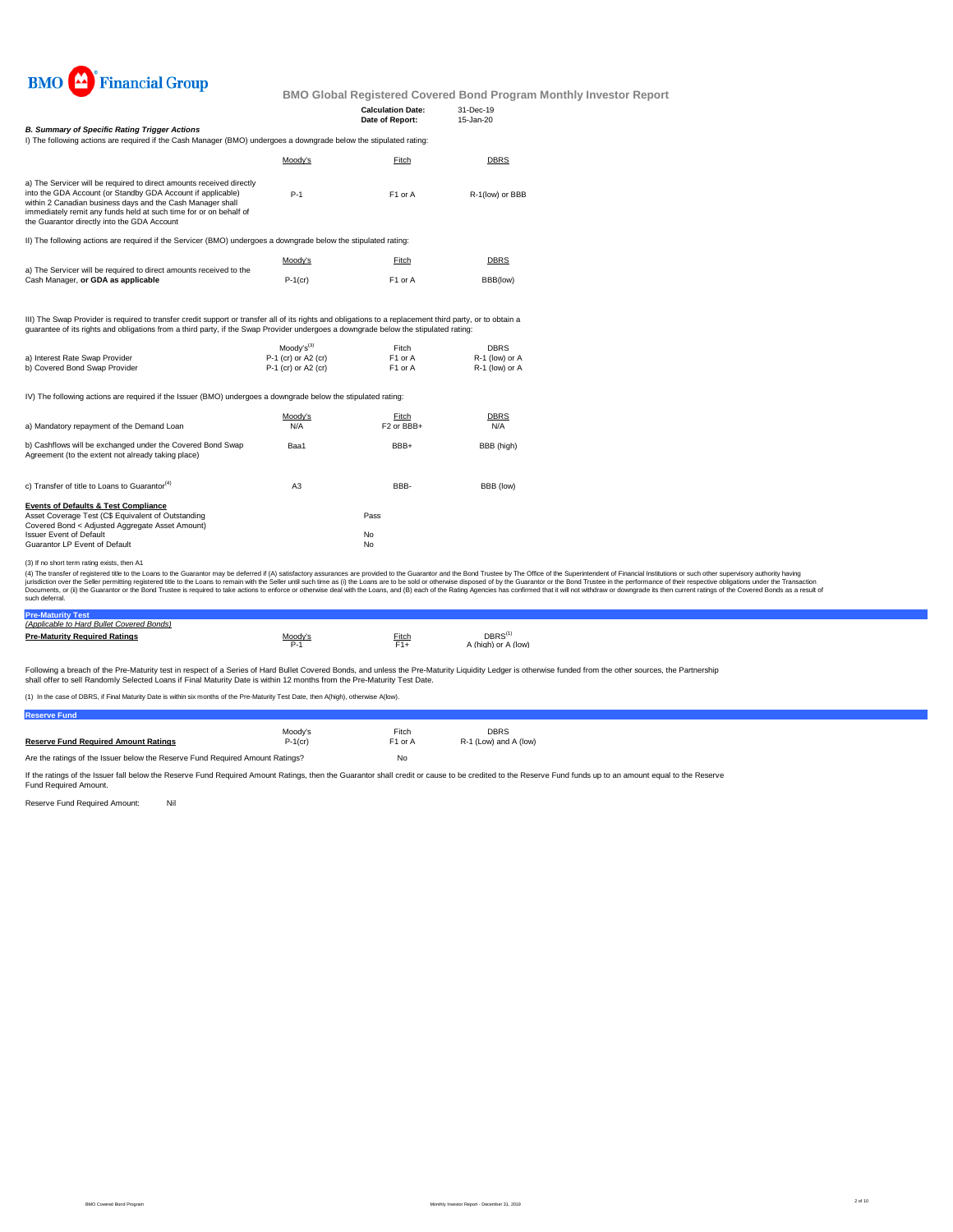

|                                                                                                                                                                                                                              | <b>Calculation Date:</b><br>Date of Report:                                               | 31-Dec-19<br>15-Jan-20                          |                |                |
|------------------------------------------------------------------------------------------------------------------------------------------------------------------------------------------------------------------------------|-------------------------------------------------------------------------------------------|-------------------------------------------------|----------------|----------------|
| <b>Asset Coverage Test</b>                                                                                                                                                                                                   |                                                                                           |                                                 |                |                |
| <b>C\$ Equivalent of Outstanding Covered Bonds</b>                                                                                                                                                                           | 25,439,350,400                                                                            |                                                 |                |                |
| $A^{(1)}$ = Lesser of (i) Sum of LTV adjusted outstanding principal balance and (ii) Sum of<br>Asset percentage adjusted outstanding principal balance                                                                       | 31, 175, 721, 967                                                                         |                                                 | A (i)          | 33,343,018,146 |
| $B =$ Principal receipts not applied                                                                                                                                                                                         |                                                                                           |                                                 | $A$ (ii)       | 31,175,721,967 |
| $C =$ Cash capital contributions<br>$D =$ Substitution assets<br>$E =$ (i) Reserve fund balance<br>(ii) Pre - Maturity liquidity ledger balance<br>$F =$ Negative carry factor calculation<br>Total: $A + B + C + D + E - F$ | $\overline{\phantom{a}}$<br>$\sim$<br>$\overline{\phantom{a}}$<br>٠.<br>31, 175, 721, 967 | Asset Percentage<br>Maximum Asset<br>Percentage | 93.5%<br>95.0% |                |
| <b>Asset Coverage Test Pass/Fail</b>                                                                                                                                                                                         | Pass                                                                                      |                                                 |                |                |
| <b>Regulatory OC Minimum</b>                                                                                                                                                                                                 | 103%                                                                                      |                                                 |                |                |
| Level of Overcollateralization <sup>(2)</sup>                                                                                                                                                                                | 107%                                                                                      |                                                 |                |                |

(1) Market Value as determined by adjusting, not less than quarterly, the Original Market Value utilizing the Indexation Methodology (see Appendix for details) for subsequent price developments.

(2) Per Section 4.3.8 of the CMHC Guide, (A) the lesser of (i) the total amount of cover pool collateral and (i)) the amount of cover pool collateral required to collateralize the covered bonds outstanding and ensure the A

| <b>Valuation Calculation</b>                                                                                                                                                                                                 |                |        |                |  |  |
|------------------------------------------------------------------------------------------------------------------------------------------------------------------------------------------------------------------------------|----------------|--------|----------------|--|--|
| <b>Trading Value of Covered Bonds</b>                                                                                                                                                                                        | 25.546.814.329 |        |                |  |  |
| A = Lesser of i) Present value of outstanding loan balance of Performing Eligible<br>Loans <sup>(1)</sup> and ii) 80% of Market Value <sup>(2)</sup> of properties securing Performing Eligible Loans,<br>net of adjustments | 33.386.282.179 | A (i)  | 33.386.282.179 |  |  |
| $B =$ Principal receipts up to calculation date not otherwise applied<br>$C =$ Cash capital contributions                                                                                                                    | ۰              | A (ii) | 59.835.670.760 |  |  |
| D = Trading Value of any Substitute Assets<br>$E =$ (i) Reserve Fund Balance, if applicable                                                                                                                                  | ۰              |        |                |  |  |
| (ii) Pre - Maturity liquidity ledger balance<br>F = Trading Value of Swap Collateral                                                                                                                                         | ۰              |        |                |  |  |
| Total: $A + B + C + D + E + F$                                                                                                                                                                                               | 33.386.282.179 |        |                |  |  |
| (1) Present value of expected future cash flows of Loans using current market interest rates offered to BMO clients. The effective weighted average rate used for discounting is 3,08%                                       |                |        |                |  |  |

(1) Present value of expected future cash flows of Loans using current market interest rates offered to BMO clients. The effective weighted average rate used for discounting is 3.08%.<br>(2) Market Value as determined by adju

|                          | 27,251,399,301<br>6,092,037,417<br>33, 343, 436, 719                                                           |
|--------------------------|----------------------------------------------------------------------------------------------------------------|
|                          |                                                                                                                |
| <b>Write Off Amounts</b> | <b>Loss Percentage (Annualized)</b>                                                                            |
| \$77,771                 | $0.00\%$                                                                                                       |
|                          |                                                                                                                |
|                          | Previous Month                                                                                                 |
|                          |                                                                                                                |
| 532,441,316              | 502,050,508                                                                                                    |
|                          |                                                                                                                |
|                          | 79,648,509                                                                                                     |
|                          | 1,851,187                                                                                                      |
|                          | 3,158,000,000                                                                                                  |
| $\overline{\phantom{a}}$ | ٠                                                                                                              |
|                          |                                                                                                                |
| ٠                        |                                                                                                                |
| (52, 492, 158)           | (53,065,346)                                                                                                   |
|                          | (502,050,508)                                                                                                  |
|                          |                                                                                                                |
|                          | (3, 158, 002, 577)<br>(6,255)                                                                                  |
|                          |                                                                                                                |
| (341, 692, 159)          | 28,425,518                                                                                                     |
|                          | <b>Current Month</b><br>90,224,004<br>2,278,105<br>$(532, 441, 316)$ <sup>(1)</sup><br>(62)<br>(381, 702, 047) |

 $^{(1)}$  Includes cash settlement of \$532,441,316 to occur on January 17, 2020.

| <b>Cover Pool - Summary Statistics</b>       |    |                         |               |
|----------------------------------------------|----|-------------------------|---------------|
| Asset Type                                   |    | Mortgages               |               |
| Previous Month Ending Balance                | \$ | 33,884,327,324          |               |
| Aggregate Outstanding Balance                | S  | 33.396.373.510          |               |
| Number of Loans                              |    | 123.431                 |               |
| Average Loan Size                            | \$ | 270.567                 |               |
| Number of Primary Borrowers                  |    | 121.899                 |               |
| Number of Properties                         |    | 123.431                 |               |
|                                              |    | Original <sup>(1)</sup> | Indexed $(2)$ |
| Weighted Average Current Loan to Value (LTV) |    | 61.23%                  | 53.27%        |
| Weighted Average Authorized LTV              |    | 69.39%                  | 59.69%        |
| Weighted Average Original LTV                |    | 69.39%                  |               |
| Weighted Average Seasoning                   |    | 23.71 (Months)          |               |
| Weighted Average Coupon                      |    | 3.01%                   |               |
| Weighted Average Original Term               |    | 54.32 (Months)          |               |
| Weighted Average Remaining Term              |    | 30.61 (Months)          |               |
| <b>Substitution Assets</b>                   |    | Nil                     |               |

<sup>(1)</sup> Value as most recently determined or assessed in accordance with the underwriting policies (whether upon origination or renewal of the Eligible Loan or subsequently thereto).<br><sup>(2)</sup> Value as determined by adjusting, n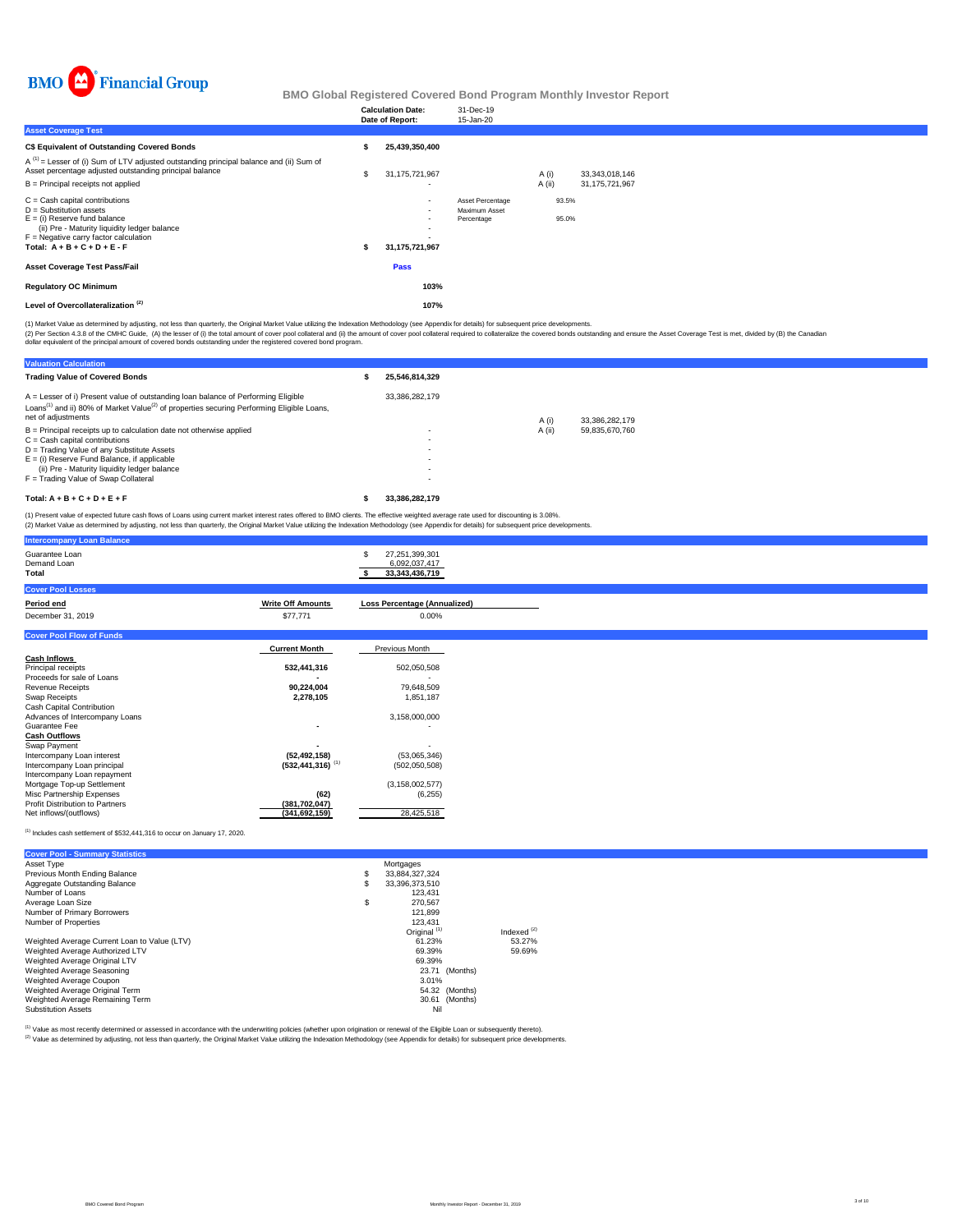

#### **Calculation Date:** 31-Dec-19 **BMO Global Registered Covered Bond Program Monthly Investor Report**

|                                                      | Date of Report:        | 15-Jan-20     |                                         |               |  |
|------------------------------------------------------|------------------------|---------------|-----------------------------------------|---------------|--|
| <b>Cover Pool - Delinquency Distribution</b>         |                        |               |                                         |               |  |
| <b>Aging Summary</b>                                 | Number of Loans        | Percentage    | <b>Principal Balance</b>                | Percentage    |  |
| Current                                              | 122,022                | 98.86         | \$<br>33,045,793,003                    | 98.95         |  |
| 1 - 29 days past due                                 | 692                    | 0.56          | 167,996,105<br>\$                       | 0.50          |  |
| 30 - 59 days past due                                | 327                    | 0.26          | 99,004,617<br>\$                        | 0.30          |  |
| 60 - 89 days past due                                | 123                    | 0.10          | 30,224,422<br>\$                        | 0.09          |  |
| 90 - 179 days past due                               | 98                     | 0.08          | \$<br>22,028,672                        | 0.07          |  |
| 180 or more days past due                            | 169                    | 0.14          | \$<br>31,326,692                        | 0.09          |  |
| <b>Grand Total</b>                                   | 123,431                | 100.00        | 33,396,373,510<br>\$                    | 100.00        |  |
|                                                      |                        |               |                                         |               |  |
| <b>Cover Pool - Provincial Distribution</b>          |                        |               |                                         |               |  |
|                                                      |                        |               |                                         |               |  |
| <b>Province</b>                                      | Number of Loans        | Percentage    | <b>Principal Balance</b>                | Percentage    |  |
| Alberta                                              | 14,337                 | 11.62         | 3,552,177,779<br>\$                     | 10.64         |  |
| <b>British Columbia</b>                              | 18,266                 | 14.80         | \$<br>6,455,181,633                     | 19.33         |  |
| Manitoba                                             | 1,720                  | 1.39          | \$<br>309,513,634                       | 0.93          |  |
| New Brunswick                                        | 1,943                  | 1.57          | \$<br>245,739,011                       | 0.74          |  |
| Newfoundland                                         | 3,316                  | 2.69          | \$<br>526,492,365                       | 1.58          |  |
| Northwest Territories & Nunavut                      | 101                    | 0.08          | \$<br>21,116,661                        | 0.06          |  |
| Nova Scotia                                          | 3,634                  | 2.94          | \$<br>610,452,767                       | 1.83          |  |
| Ontario                                              | 56,809                 | 46.02         | \$<br>17,076,736,160                    | 51.13         |  |
| Prince Edward Island                                 |                        |               |                                         |               |  |
| Quebec                                               | 623                    | 0.50<br>16.44 | \$<br>92,558,534<br>$\mathbb{S}$        | 0.28<br>12.09 |  |
|                                                      | 20,294                 |               | 4,037,525,651                           |               |  |
| Saskatchewan                                         | 2,276                  | 1.84          | $\mathfrak s$<br>444,945,087            | 1.33          |  |
| <b>Yukon Territories</b>                             | 112                    | 0.09          | $\boldsymbol{\mathsf{s}}$<br>23,934,230 | 0.07          |  |
| <b>Grand Total</b>                                   | 123,431                | 100.00        | 33,396,373,510<br>\$                    | 100.00        |  |
|                                                      |                        |               |                                         |               |  |
| <b>Cover Pool - Credit Score Distribution</b>        |                        |               |                                         |               |  |
| <b>Credit Score</b>                                  | <b>Number of Loans</b> | Percentage    | <b>Principal Balance</b>                | Percentage    |  |
| Score Unavailable                                    | 1,090                  | 0.88          | 221,711,007<br>S                        | 0.66          |  |
| Less than 600                                        | 1,935                  | 1.57          | \$<br>434,336,512                       | 1.30          |  |
| $600 - 650$                                          | 3,676                  | 2.98          | \$<br>982,788,720                       | 2.94          |  |
| 651 - 700                                            |                        |               | 2,585,682,556                           | 7.74          |  |
| 701 - 750                                            | 9,369                  | 7.59          | \$                                      |               |  |
|                                                      | 16,101                 | 13.04         | \$<br>4,526,218,492                     | 13.55         |  |
| 751 - 800                                            | 21,916                 | 17.76         | \$<br>6,307,203,788                     | 18.89         |  |
| 801 and Above                                        | 69,344                 | 56.18         | \$<br>18,338,432,434                    | 54.91         |  |
| <b>Grand Total</b>                                   | 123,431                | 100.00        | \$<br>33,396,373,510                    | 100.00        |  |
|                                                      |                        |               |                                         |               |  |
| <b>Cover Pool - Rate Type Distribution</b>           |                        |               |                                         |               |  |
|                                                      |                        |               |                                         |               |  |
| <b>Rate Type</b>                                     | <b>Number of Loans</b> | Percentage    | <b>Principal Balance</b>                | Percentage    |  |
| Fixed                                                | 100,059                | 81.06         | \$<br>25,935,357,137                    | 77.66         |  |
| Variable                                             | 23,372                 | 18.94         | 7,461,016,373<br>-S                     | 22.34         |  |
| <b>Grand Total</b>                                   | 123,431                | 100.00        | \$<br>33,396,373,510                    | 100.00        |  |
| <b>Cover Pool - Mortgage Asset Type Distribution</b> |                        |               |                                         |               |  |
|                                                      |                        |               |                                         |               |  |
| <b>Mortgage Asset Type</b>                           | Number of Loans        | Percentage    | <b>Principal Balance</b>                | Percentage    |  |
| <b>Conventional Amortizing Mortgages</b>             | 123,431                | 100.00        | \$<br>33,396,373,510                    | 100.00        |  |
| <b>Grand Total</b>                                   | 123,431                | 100.00        | \$<br>33,396,373,510                    | 100.00        |  |
|                                                      |                        |               |                                         |               |  |
| <b>Cover Pool - Occupancy Type Distribution</b>      |                        |               |                                         |               |  |
|                                                      | Number of Loans        | Percentage    |                                         |               |  |
| <b>Occupancy Type</b>                                |                        | 78.05         | <b>Principal Balance</b><br>\$          | Percentage    |  |
| Owner Occupied                                       | 96,336                 |               | 27,236,089,505                          | 81.55         |  |
| Non-Owner Occupied                                   | 27,095                 | 21.95         | 6,160,284,006<br>-S                     | 18.45         |  |
| <b>Grand Total</b>                                   | 123,431                | 100.00        | \$<br>33,396,373,510                    | 100.00        |  |
| <b>Cover Pool - Mortgage Rate Distribution</b>       |                        |               |                                         |               |  |
|                                                      |                        |               |                                         |               |  |
| Mortgage Rate (%)                                    | Number of Loans        | Percentage    | <b>Principal Balance</b>                | Percentage    |  |
| Less than 1.00                                       | $\overline{4}$         | 0.00          | \$<br>704,235                           | 0.00          |  |
| $1.00 - 3.99$                                        | 121,664                | 98.57         | 33,053,017,805<br>\$                    | 98.97         |  |
| $4.00 - 4.49$                                        | 330                    | 0.27          | 66,701,635<br>\$                        | 0.20          |  |
| $4.50 - 4.99$                                        | 223                    | 0.18          | \$<br>46,235,139                        | 0.14          |  |
| $5.00 - 5.49$                                        | 853                    | 0.69          | \$<br>166,646,752                       | 0.50          |  |
| $5.50 - 5.99$                                        |                        |               | \$                                      |               |  |
| $6.00 - 6.49$                                        | $\overline{1}$         | 0.00          | \$<br>201,230                           | 0.00          |  |
| $6.50 - 6.99$                                        | 3                      | 0.00          | \$<br>282,224                           | 0.00          |  |
| $7.00 - 7.49$                                        | 353                    | 0.29          | \$<br>62,584,491                        | 0.19          |  |
| $7.50 - 7.99$                                        |                        |               | $\mathbf{s}$                            |               |  |
| 8.00 and Above                                       |                        |               |                                         |               |  |
| <b>Grand Total</b>                                   | 123.431                | 100.00        | 33.396.373.510<br>\$                    | 100.00        |  |
|                                                      |                        |               |                                         |               |  |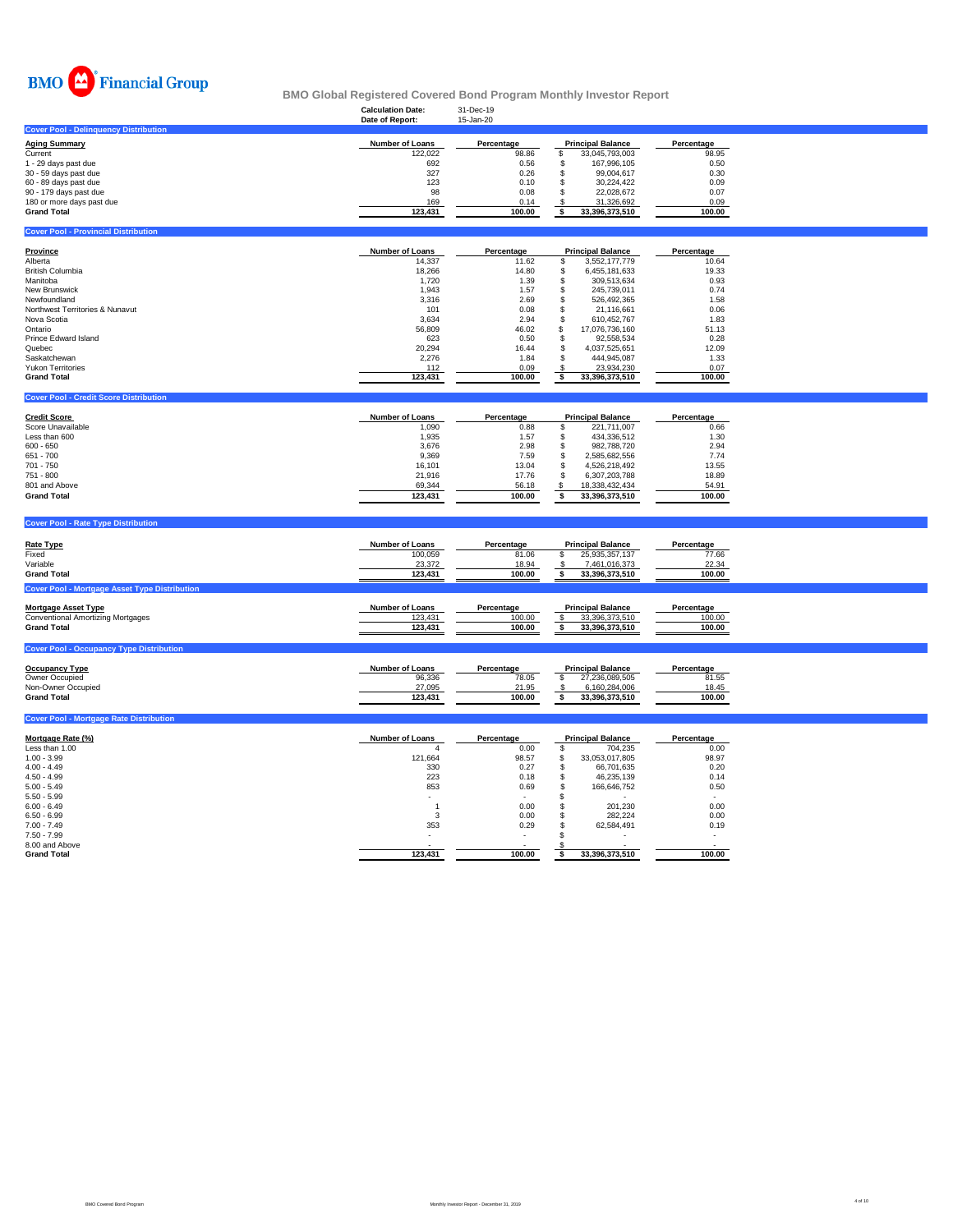

|                                           | <b>Calculation Date:</b><br>Date of Report: | 31-Dec-19<br>15-Jan-20 |                          |            |
|-------------------------------------------|---------------------------------------------|------------------------|--------------------------|------------|
| Cover Pool - Indexed LTV Distribution (1) |                                             |                        |                          |            |
| Indexed LTV (%)                           | <b>Number of Loans</b>                      | Percentage             | <b>Principal Balance</b> | Percentage |
| 20.00 and Below                           | 12,950                                      | 10.49                  | 1,107,852,907            | 3.32       |
| 20.01 - 25.00                             | 4,840                                       | 3.92                   | 818,456,911              | 2.45       |
| 25.01 - 30.00                             | 5,916                                       | 4.79                   | 1,255,539,075            | 3.76       |
| 30.01 - 35.00                             | 7,970                                       | 6.46                   | 2,064,556,794            | 6.18       |
| 35.01 - 40.00                             | 9,529                                       | 7.72                   | 2,508,348,573            | 7.51       |
| 40.01 - 45.00                             | 10,913                                      | 8.84                   | 2,897,597,775            | 8.68       |
| 45.01 - 50.00                             | 10,505                                      | 8.51                   | 3,000,215,917            | 8.98       |
| 50.01 - 55.00                             | 10,639                                      | 8.62                   | 3,104,361,738            | 9.30       |
| 55.01 - 60.00                             | 10,238                                      | 8.29                   | 3,115,367,645            | 9.33       |
| 60.01 - 65.00                             | 11.247                                      | 9.11                   | 3,545,940,289            | 10.62      |
| 65.01 - 70.00                             | 9,639                                       | 7.81                   | 3,185,171,231            | 9.54       |
| 70.01 - 75.00                             | 11,979                                      | 9.71                   | 4,192,082,752            | 12.55      |
| 75.01 - 80.00                             | 7,066                                       | 5.72                   | 2,600,881,902            | 7.79       |
| 80.01 and Above                           | $\overline{\phantom{a}}$                    | $\blacksquare$         |                          |            |
| <b>Grand Total</b>                        | 123.431                                     | 100.00                 | 33,396,373,510           | 100.00     |

<sup>(1)</sup> Value as determined by adjusting, not less than quarterly, the Original Market Value utilizing the Indexation Methodology (see Appendix for details) for subsequent price developments.

| <b>Cover Pool - Remaining Term Distribution</b> |                        |            |                          |            |  |  |
|-------------------------------------------------|------------------------|------------|--------------------------|------------|--|--|
| <b>Months to Maturity</b>                       | <b>Number of Loans</b> | Percentage | <b>Principal Balance</b> | Percentage |  |  |
| Less than 12.00                                 | 20,508                 | 16.61      | 4,913,043,928            | 14.71      |  |  |
| 12.00 - 23.99                                   | 25.596                 | 20.74      | 6.250.581.398            | 18.72      |  |  |
| 24.00 - 35.99                                   | 33.259                 | 26.95      | 8.881.795.097            | 26.60      |  |  |
| $36.00 - 47.99$                                 | 29.072                 | 23.55      | 9.006.178.079            | 26.97      |  |  |
| 48.00 - 59.99                                   | 13.758                 | 11.15      | 4.034.888.400            | 12.08      |  |  |
| $60.00 - 71.99$                                 | 1.026                  | 0.83       | 266.125.239              | 0.80       |  |  |
| 72.00 - 83.99                                   | 58                     | 0.05       | 9.583.350                | 0.03       |  |  |
| 84.00 - 119.99                                  | 154                    | 0.12       | 34.178.019               | 0.10       |  |  |
| 120,00 and above                                |                        |            |                          |            |  |  |
| <b>Grand Total</b>                              | 123,431                | 100.00     | 33,396,373,510           | 100.00     |  |  |

| <b>Cover Pool - Remaining Principal Balance Distribution</b> |                        |                          |                          |            |
|--------------------------------------------------------------|------------------------|--------------------------|--------------------------|------------|
| Remaining Principal Balance (C\$)                            | <b>Number of Loans</b> | Percentage               | <b>Principal Balance</b> | Percentage |
| 99,999 and Below                                             | 20.120                 | 16.30                    | 1,227,075,389            | 3.67       |
| 100.000 - 199.999                                            | 36,018                 | 29.18                    | 5,437,923,300            | 16.28      |
| 200,000 - 299,999                                            | 28,502                 | 23.09                    | 7,023,242,931            | 21.03      |
| 300,000 - 399,999                                            | 16,198                 | 13.12                    | 5,590,757,225            | 16.74      |
| 400.000 - 499.999                                            | 9,244                  | 7.49                     | 4,125,283,550            | 12.35      |
| 500.000 - 599.999                                            | 5,105                  | 4.14                     | 2,782,702,548            | 8.33       |
| 600.000 - 699.999                                            | 2,946                  | 2.39                     | 1,901,359,225            | 5.69       |
| 700.000 - 799.999                                            | 1.657                  | 1.34                     | 1,236,534,327            | 3.70       |
| 800,000 - 899,999                                            | 1,082                  | 0.88                     | 916,325,658              | 2.74       |
| 900,000 - 999,999                                            | 754                    | 0.61                     | 713,220,652              | 2.14       |
| 1,000,000 - 1,499,999                                        | 1.388                  | 1.12                     | 1,653,251,442            | 4.95       |
| 1,500,000 - 2,000,000                                        | 297                    | 0.24                     | 505,133,332              | 1.51       |
| 2,000,000 - 3,000,000                                        | 120                    | 0.10                     | 283,563,933              | 0.85       |
| 3,000,000 and Above                                          |                        | $\overline{\phantom{a}}$ |                          |            |
|                                                              | 123,431                | 100.00                   | 33,396,373,510           | 100.00     |
|                                                              |                        |                          |                          |            |
| <b>Cover Pool - Property Type Distribution</b>               |                        |                          |                          |            |

| <b>Property Type</b> | <b>Number of Loans</b> | Percentage | <b>Principal Balance</b> | Percentage |
|----------------------|------------------------|------------|--------------------------|------------|
| Condominium          | 25.153                 | 20.38      | 5.303.296.318            | 15.88      |
| Multi-Residential    | 6.129                  | 4.97       | 1.595.868.435            | 4.78       |
| Single Family        | 82.563                 | 66.89      | 23.877.160.875           | 71.50      |
| Townhouse            | 9.586                  | 7.77       | 2.620.047.883            | 7.85       |
| <b>Grand Total</b>   | 123.431                | 100.00     | 33.396.373.510           | 100.00     |

**Cover Pool - Indexed LTV and Delinquency Distribution by Province (1)** *Note: Percentages and totals in the above tables may not add exactly due to rounding.*

|          |                 |                                                     | <b>Aging Summary</b> |                           |            |  |                           |  |                             |  |               |  |  |  |  |
|----------|-----------------|-----------------------------------------------------|----------------------|---------------------------|------------|--|---------------------------|--|-----------------------------|--|---------------|--|--|--|--|
| Province | Indexed LTV (%) | <b>Current and</b><br>less than 30<br>days past due |                      | 30 to 59<br>davs past due |            |  | 60 to 89<br>days past due |  | 90 or more<br>days past due |  | Total         |  |  |  |  |
| Alberta  | 20.00 and Below |                                                     | 75,226,366           |                           | 48,235     |  | 121.261                   |  | 67.388                      |  | 75,463,251    |  |  |  |  |
|          | $20.01 - 25$    |                                                     | 56.616.583           |                           | 169.071    |  | 80.627                    |  | 336.678                     |  | 57,202,959    |  |  |  |  |
|          | $25.01 - 30$    |                                                     | 72.909.692           |                           | 258.095    |  |                           |  | 53.331                      |  | 73.221.118    |  |  |  |  |
|          | $30.01 - 35$    |                                                     | 94.820.795           |                           | 464.850    |  | 409.604                   |  | 1.040.340                   |  | 96.735.589    |  |  |  |  |
|          | $35.01 - 40$    |                                                     | 143.745.912          |                           | 2,320,832  |  |                           |  | 328.264                     |  | 146.395.008   |  |  |  |  |
|          | $40.01 - 45$    |                                                     | 178.839.263          |                           | 489.817    |  | 264.784                   |  | 690.776                     |  | 180.284.640   |  |  |  |  |
|          | $45.01 - 50$    |                                                     | 220.726.056          |                           | 506.925    |  | 313,305                   |  | 717.981                     |  | 222.264.266   |  |  |  |  |
|          | $50.01 - 55$    |                                                     | 306.888.142          |                           | 1.051.905  |  | 465,500                   |  | 1.474.722                   |  | 309.880.268   |  |  |  |  |
|          | $55.01 - 60$    |                                                     | 359.002.166          |                           | 1.503.880  |  | 392.850                   |  | 1.075.247                   |  | 361.974.143   |  |  |  |  |
|          | $60.01 - 65$    |                                                     | 393.353.970          |                           | 2.013.739  |  | 121.467                   |  | 1.799.972                   |  | 397.289.148   |  |  |  |  |
|          | $65.01 - 70$    |                                                     | 435.682.030          |                           | 1.156.686  |  | 820.984                   |  | 1.483.966                   |  | 439.143.667   |  |  |  |  |
|          | $70.01 - 75$    |                                                     | 678.573.706          |                           | 2.278.647  |  | 1,649,366                 |  | 1.414.716                   |  | 683.916.435   |  |  |  |  |
|          | $75.01 - 80$    |                                                     | 506.156.496          |                           | 1.099.428  |  |                           |  | 1.151.363                   |  | 508.407.287   |  |  |  |  |
|          | 80.01 and Above |                                                     |                      |                           |            |  |                           |  |                             |  |               |  |  |  |  |
|          |                 |                                                     | 3.522.541.177        |                           | 13,362,109 |  | 4,639,749                 |  | 11.634.743                  |  | 3.552.177.779 |  |  |  |  |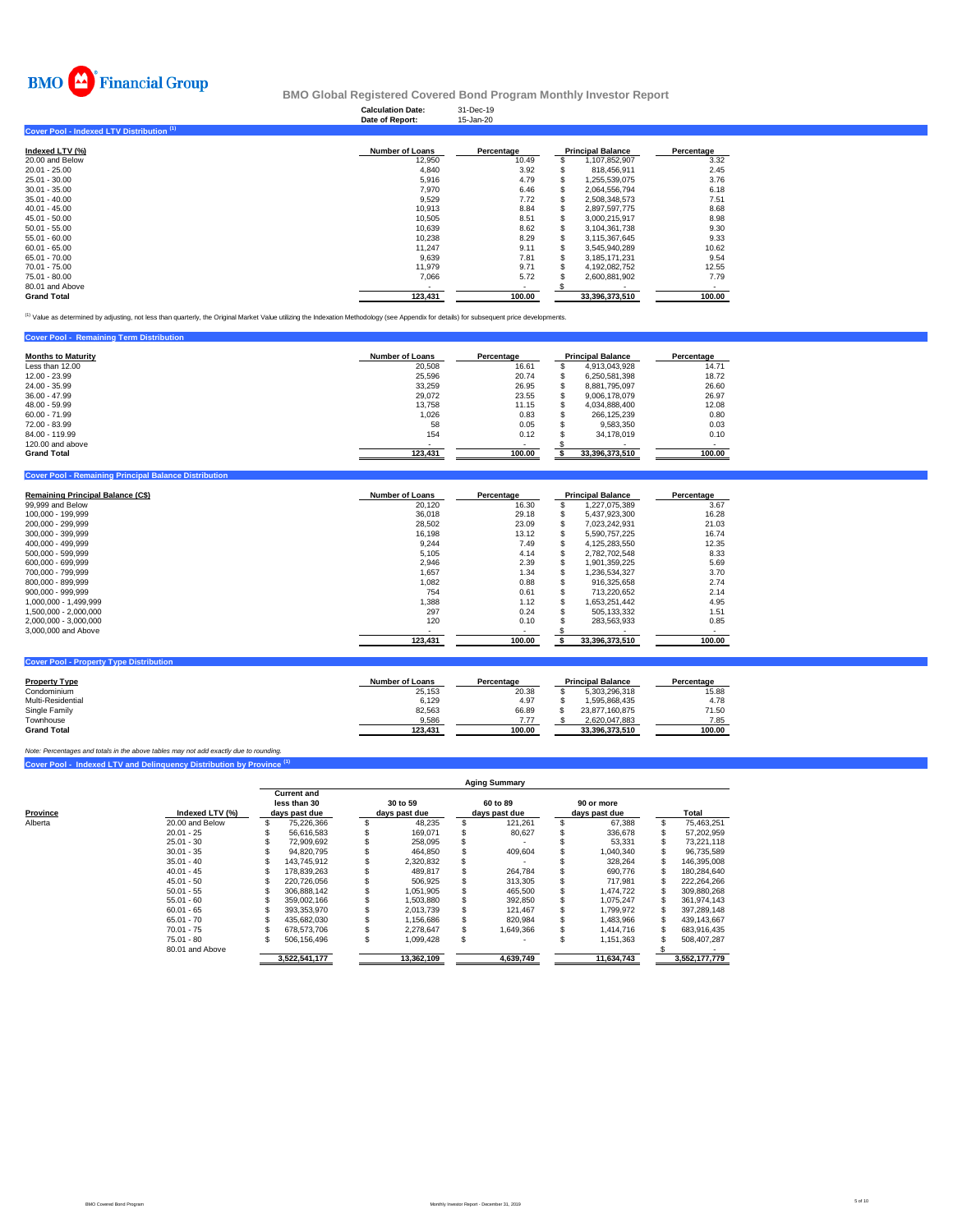

# **Calculation Date:** 31-Dec-19 **Date of Report:** 15-Jan-20 **BMO Global Registered Covered Bond Program Monthly Investor Report**

|                  |                               | <b>Aging Summary</b>                 |                                |                                |                                |                                      |  |  |  |  |  |  |  |
|------------------|-------------------------------|--------------------------------------|--------------------------------|--------------------------------|--------------------------------|--------------------------------------|--|--|--|--|--|--|--|
|                  |                               | <b>Current and</b>                   |                                |                                |                                |                                      |  |  |  |  |  |  |  |
| Province         | Indexed LTV (%)               | less than 30<br>days past due        | 30 to 59                       | 60 to 89                       | 90 or more                     | Total                                |  |  |  |  |  |  |  |
| British Columbia | 20.00 and Below               | 329,988,553<br>S                     | days past due<br>\$<br>116,231 | days past due<br>109,372<br>\$ | days past due<br>\$<br>386,428 | 330,600,584<br>\$                    |  |  |  |  |  |  |  |
|                  | $20.01 - 25$                  | 242,455,452<br>\$                    | 2,155,180<br>\$                | 143,137<br>\$                  | \$<br>1,835,519                | 246,589,289<br>\$                    |  |  |  |  |  |  |  |
|                  | $25.01 - 30$                  | 425,019,841<br>\$                    | \$<br>2,074,743                | \$                             | \$<br>677,903                  | 427,772,487<br>\$                    |  |  |  |  |  |  |  |
|                  | $30.01 - 35$                  | \$<br>693,460,033                    | \$<br>2,124,325                | 1,749,462<br>\$                | \$<br>1,228,547                | 698,562,367<br>S                     |  |  |  |  |  |  |  |
|                  | $35.01 - 40$                  | \$<br>675,506,019                    | \$<br>5,348,198                | \$<br>1,175,793                | \$<br>2,166,891                | \$<br>684,196,901                    |  |  |  |  |  |  |  |
|                  | $40.01 - 45$                  | \$<br>582,048,341                    | $\ddot{\$}$<br>2,361,652       | \$<br>394,725                  | \$<br>217,059                  | 585,021,777<br>S                     |  |  |  |  |  |  |  |
|                  | $45.01 - 50$                  | \$<br>526,774,545                    | \$<br>1,479,124                | \$<br>334,166                  | \$<br>441,388                  | S<br>529,029,224                     |  |  |  |  |  |  |  |
|                  | $50.01 - 55$                  | \$<br>530,199,893                    | \$<br>2,259,337                | \$                             | 854,763<br>\$                  | S<br>533,313,994                     |  |  |  |  |  |  |  |
|                  | $55.01 - 60$                  | \$<br>445,102,367                    | \$                             | \$                             | 599,049<br>\$                  | \$<br>445,701,416                    |  |  |  |  |  |  |  |
|                  | $60.01 - 65$                  | \$<br>475,875,174                    | \$<br>456,829                  | \$                             | \$<br>396,433                  | 476,728,436<br>S                     |  |  |  |  |  |  |  |
|                  | $65.01 - 70$                  | 479,190,919<br>\$                    | \$<br>359,765                  | \$                             | \$                             | 479,550,684<br>S                     |  |  |  |  |  |  |  |
|                  | $70.01 - 75$                  | \$<br>487,654,059                    | \$<br>825,733                  | \$                             | \$                             | \$<br>488,479,792                    |  |  |  |  |  |  |  |
|                  | 75.01 - 80                    | 528,240,258<br>\$                    | \$<br>764,667                  | \$                             | \$<br>629,757                  | \$<br>529,634,682                    |  |  |  |  |  |  |  |
|                  | 80.01 and Above               |                                      |                                |                                |                                | \$                                   |  |  |  |  |  |  |  |
|                  |                               | 6,421,515,455                        | 20,325,784                     | 3,906,656                      | 9,433,738                      | 6,455,181,633                        |  |  |  |  |  |  |  |
|                  |                               |                                      |                                | <b>Aging Summary</b>           |                                |                                      |  |  |  |  |  |  |  |
|                  |                               | <b>Current and</b>                   |                                |                                |                                |                                      |  |  |  |  |  |  |  |
|                  |                               | less than 30                         | 30 to 59                       | 60 to 89                       | 90 or more                     |                                      |  |  |  |  |  |  |  |
| Province         | Indexed LTV (%)               | days past due                        | days past due                  | days past due                  | days past due                  | Total                                |  |  |  |  |  |  |  |
| Manitoba         | 20.00 and Below               | \$<br>6,391,958                      | \$                             | \$                             | \$                             | 6,391,958<br>S                       |  |  |  |  |  |  |  |
|                  | $20.01 - 25$                  | 4,961,489<br>\$                      | \$                             | $\,$                           | \$                             | \$<br>4,961,489                      |  |  |  |  |  |  |  |
|                  | $25.01 - 30$                  | S<br>5,134,042                       | \$                             | \$                             | \$                             | \$<br>5,134,042                      |  |  |  |  |  |  |  |
|                  | $30.01 - 35$                  | 8,211,155<br>\$                      | \$                             | \$                             | \$                             | \$<br>8,211,155                      |  |  |  |  |  |  |  |
|                  | $35.01 - 40$                  | \$<br>9,824,104                      | \$                             | \$                             | \$                             | \$<br>9,824,104                      |  |  |  |  |  |  |  |
|                  | $40.01 - 45$                  | \$<br>16,265,675                     | \$                             | \$                             | \$                             | \$<br>16,265,675                     |  |  |  |  |  |  |  |
|                  | $45.01 - 50$                  | \$<br>22,269,630                     | \$                             | \$                             | \$<br>212,242                  | \$<br>22,481,872                     |  |  |  |  |  |  |  |
|                  | $50.01 - 55$                  | 24,886,498<br>\$                     | \$                             | \$                             | \$                             | \$<br>24,886,498                     |  |  |  |  |  |  |  |
|                  | $55.01 - 60$                  | \$<br>25,744,570                     | \$                             | \$<br>162,655                  | 135,017<br>\$                  | \$<br>26,042,242                     |  |  |  |  |  |  |  |
|                  | $60.01 - 65$                  | S<br>39,554,090                      | \$<br>53,670                   | \$                             | \$<br>399,390                  | \$<br>40,007,150                     |  |  |  |  |  |  |  |
|                  | $65.01 - 70$                  | 47,161,400<br>\$                     | \$<br>601,755                  | \$                             | \$<br>156,260                  | \$<br>47,919,415                     |  |  |  |  |  |  |  |
|                  | $70.01 - 75$                  | \$<br>60,617,170                     | \$                             | \$                             | \$                             | \$<br>60,617,170                     |  |  |  |  |  |  |  |
|                  | $75.01 - 80$                  | \$<br>36,328,460                     | \$<br>÷.                       | \$<br>231,937                  | \$<br>210,469                  | \$<br>36,770,866                     |  |  |  |  |  |  |  |
|                  | 80.01 and Above               |                                      |                                |                                |                                |                                      |  |  |  |  |  |  |  |
|                  |                               | 307,350,239                          | 655,425                        | 394,593                        | 1,113,378                      | 309,513,634                          |  |  |  |  |  |  |  |
|                  |                               |                                      |                                | <b>Aging Summary</b>           |                                |                                      |  |  |  |  |  |  |  |
|                  |                               |                                      |                                |                                |                                |                                      |  |  |  |  |  |  |  |
|                  |                               | <b>Current and</b><br>less than 30   | 30 to 59                       | 60 to 89                       | 90 or more                     |                                      |  |  |  |  |  |  |  |
| Province         | Indexed LTV (%)               | days past due                        | days past due                  | days past due                  | days past due                  | Total                                |  |  |  |  |  |  |  |
| New Brunswick    | 20.00 and Below               | 7,134,863<br>S                       | S                              | \$<br>35,146                   | \$<br>2,081                    | 7,172,090<br>S                       |  |  |  |  |  |  |  |
|                  | $20.01 - 25$                  | \$<br>3,782,818                      | \$                             | \$                             | \$<br>70,078                   | 3,852,896<br>\$                      |  |  |  |  |  |  |  |
|                  | $25.01 - 30$                  | S<br>5,359,850                       |                                |                                | \$                             | 5,410,047<br>\$                      |  |  |  |  |  |  |  |
|                  | $30.01 - 35$                  | \$<br>9,392,116                      | \$<br>109,520                  | \$<br>\$                       | 50,197<br>\$                   | 9,501,637<br>\$                      |  |  |  |  |  |  |  |
|                  | $35.01 - 40$                  | \$<br>17,548,246                     | \$<br>\$<br>87,323             | \$                             | \$                             | \$<br>17,635,569                     |  |  |  |  |  |  |  |
|                  | $40.01 - 45$                  | \$<br>23,653,675                     | 522,525                        |                                | 54,603                         | 24,230,803                           |  |  |  |  |  |  |  |
|                  | $45.01 - 50$                  | S<br>23,364,266                      | \$<br>\$<br>$\blacksquare$     | \$<br>$\mathbb S$<br>43,216    | \$<br>\$<br>58,780             | \$<br>\$<br>23,466,262               |  |  |  |  |  |  |  |
|                  | $50.01 - 55$                  | \$<br>20,662,292                     | \$                             | \$                             | \$<br>102,538                  | \$                                   |  |  |  |  |  |  |  |
|                  |                               |                                      |                                |                                |                                | 20,764,830                           |  |  |  |  |  |  |  |
|                  | $55.01 - 60$                  | \$<br>19,771,138<br>S                | \$<br>216,038                  | \$<br>143,173                  | \$                             | \$<br>20,130,350                     |  |  |  |  |  |  |  |
|                  | $60.01 - 65$                  | 30,715,443                           | \$                             | \$                             | \$<br>165,072                  | \$<br>30,880,515                     |  |  |  |  |  |  |  |
|                  | $65.01 - 70$                  | 25,359,710<br>\$                     | \$<br>288,487                  | \$                             | \$                             | \$<br>25,648,197                     |  |  |  |  |  |  |  |
|                  | $70.01 - 75$<br>75.01 - 80    | \$<br>33,929,606<br>\$<br>22,920,012 | \$<br>\$<br>125,515            | \$<br>\$                       | \$<br>70,683<br>\$             | \$<br>34,000,289<br>\$<br>23,045,527 |  |  |  |  |  |  |  |
|                  | 80.01 and Above               |                                      |                                |                                |                                | S                                    |  |  |  |  |  |  |  |
|                  |                               | 243,594,033                          | 1,349,409                      | 221,536                        | 574,032                        | 245,739,011                          |  |  |  |  |  |  |  |
|                  |                               |                                      |                                | <b>Aging Summary</b>           |                                |                                      |  |  |  |  |  |  |  |
|                  |                               | <b>Current and</b><br>less than 30   | 30 to 59                       | 60 to 89                       | 90 or more                     |                                      |  |  |  |  |  |  |  |
| Province         | Indexed LTV (%)               | days past due                        | days past due                  | days past due                  | days past due                  | <b>Total</b>                         |  |  |  |  |  |  |  |
| Newfoundland     | 20.00 and Below               | \$<br>9,081,235                      | \$                             | \$<br>33,442                   | \$<br>467,095                  | 9,581,772<br>\$                      |  |  |  |  |  |  |  |
|                  | $20.01 - 25$                  | \$<br>7,392,901                      | \$                             | \$                             | 91,068<br>\$                   | \$<br>7,483,969                      |  |  |  |  |  |  |  |
|                  | $25.01 - 30$                  | \$<br>11,970,464                     | 230,086                        | 250,688                        | \$<br>92,584                   | \$<br>12,543,822                     |  |  |  |  |  |  |  |
|                  | $30.01 - 35$                  | \$<br>17,742,748                     | \$<br>\$<br>142,486            | $\,$<br>\$                     | \$<br>55,188                   | \$<br>17,940,421                     |  |  |  |  |  |  |  |
|                  |                               |                                      |                                | $\overline{a}$                 |                                |                                      |  |  |  |  |  |  |  |
|                  | $35.01 - 40$                  | \$<br>31,257,060                     | \$                             | \$                             | \$<br>77,510                   | \$<br>31,334,571                     |  |  |  |  |  |  |  |
|                  | $40.01 - 45$                  | \$<br>61,388,641                     | \$<br>1,318,829                | \$                             | 1,155,947<br>\$                | \$<br>63,863,416                     |  |  |  |  |  |  |  |
|                  | $45.01 - 50$                  | \$<br>71,442,700                     | \$<br>675,964                  | \$<br>846,075                  | \$<br>2,164,650                | \$<br>75,129,389                     |  |  |  |  |  |  |  |
|                  | $50.01 - 55$                  | \$<br>55,773,008                     | \$<br>513,172                  | \$<br>407,404                  | \$<br>319,364                  | \$<br>57,012,948                     |  |  |  |  |  |  |  |
|                  | $55.01 - 60$                  | \$<br>45,391,128                     | \$<br>77,135                   | \$                             | \$<br>126,755                  | \$<br>45,595,017                     |  |  |  |  |  |  |  |
|                  | $60.01 - 65$                  | \$<br>57,319,949                     | S<br>159,306                   | \$<br>365,247                  | S                              | \$<br>57,844,503                     |  |  |  |  |  |  |  |
|                  | $65.01 - 70$                  | 40,106,189<br>\$                     | \$                             | \$                             | 645,765<br>\$                  | \$<br>40,751,954                     |  |  |  |  |  |  |  |
|                  | $70.01 - 75$                  | \$<br>62,140,955                     | \$                             | \$                             | \$<br>800,899                  | \$<br>62,941,854                     |  |  |  |  |  |  |  |
|                  | 75.01 - 80<br>80.01 and Above | \$<br>44,346,929                     | \$<br>121,800                  | \$                             | \$                             | \$<br>44,468,729                     |  |  |  |  |  |  |  |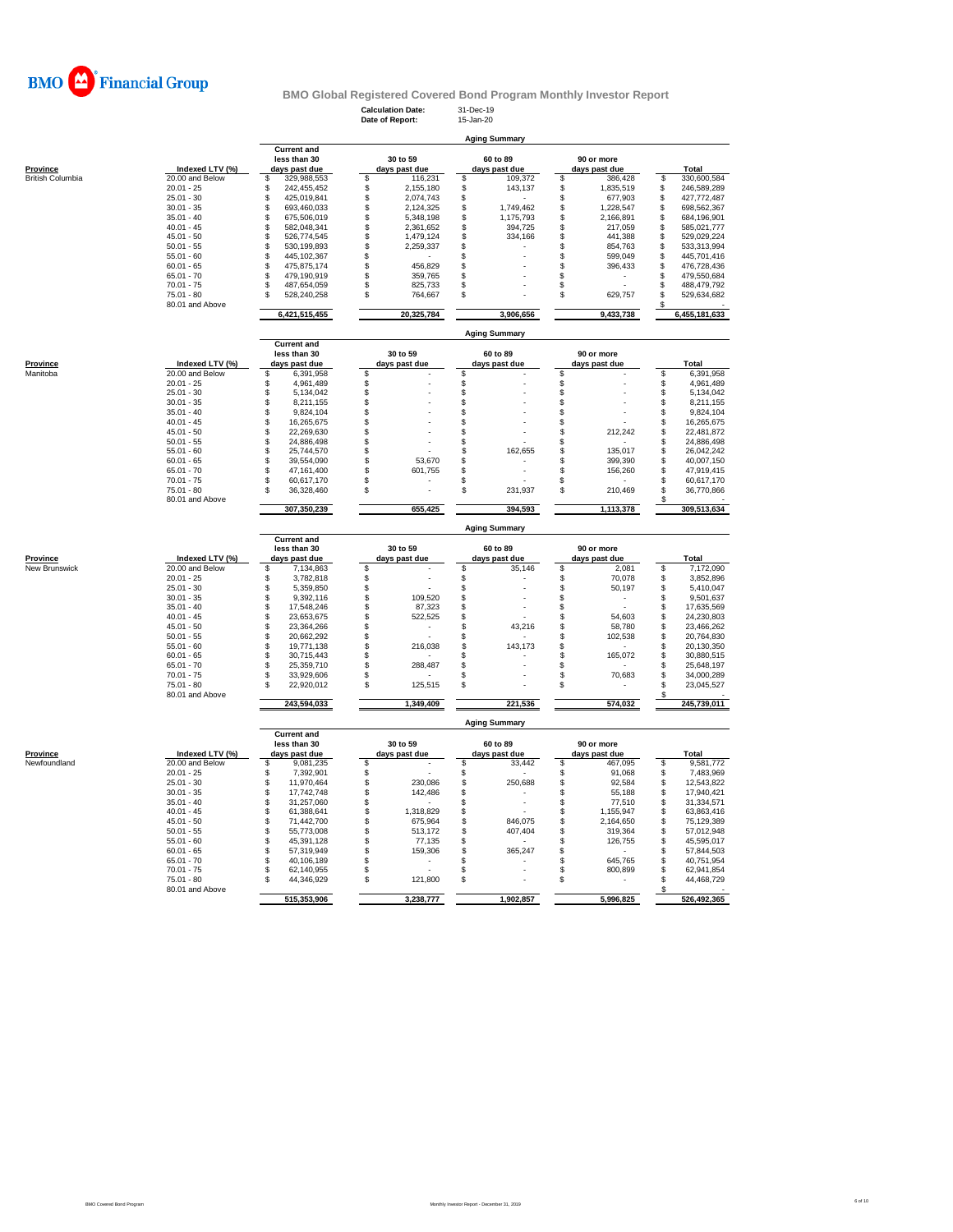

|                       |                                    |                                                     | <b>Calculation Date:</b><br>Date of Report: | 31-Dec-19<br>15-Jan-20<br><b>Aging Summary</b> |                                |                                        |
|-----------------------|------------------------------------|-----------------------------------------------------|---------------------------------------------|------------------------------------------------|--------------------------------|----------------------------------------|
| <b>Province</b>       | Indexed LTV (%)                    | <b>Current and</b><br>less than 30<br>days past due | 30 to 59<br>days past due                   | 60 to 89<br>days past due                      | 90 or more<br>days past due    | Total                                  |
| Northwest Territories | 20.00 and Below                    | S<br>1,290,729                                      | S                                           | \$                                             | \$                             | 1,290,729<br>\$                        |
|                       | $20.01 - 25$                       | \$<br>455,960                                       | \$                                          | \$<br>97,739                                   | \$                             | \$<br>553,699                          |
|                       | $25.01 - 30$<br>$30.01 - 35$       | \$<br>635,198<br>\$<br>1,787,016                    | \$<br>S                                     | \$<br>\$                                       | \$<br>\$                       | \$<br>635,198<br>\$                    |
|                       | $35.01 - 40$                       | \$<br>2,774,310                                     | \$                                          | \$                                             | \$                             | 1,787,016<br>\$<br>2,774,310           |
|                       | $40.01 - 45$                       | \$<br>2,543,497                                     | S                                           | \$                                             | \$                             | \$<br>2,543,497                        |
|                       | $45.01 - 50$                       | \$<br>1.995.159                                     | 215,671<br>S                                | \$                                             | \$                             | \$<br>2,210,830                        |
|                       | $50.01 - 55$                       | \$<br>872,241                                       | S                                           | \$                                             | \$                             | \$<br>872,241                          |
|                       | $55.01 - 60$                       | \$<br>1,489,384                                     | \$                                          | \$                                             | \$                             | \$<br>1,489,384                        |
|                       | $60.01 - 65$                       | \$<br>868.443                                       | \$                                          | \$                                             | \$                             | 868.443<br>\$                          |
|                       | $65.01 - 70$                       | \$<br>559,907                                       | S                                           | \$                                             | \$                             | \$<br>559,907                          |
|                       | $70.01 - 75$<br>$75.01 - 80$       | \$<br>3,481,606<br>\$<br>2,049,801                  | S<br>\$                                     | \$<br>\$                                       | \$<br>\$                       | \$<br>3,481,606<br>\$                  |
|                       | 80.01 and Above                    |                                                     |                                             |                                                |                                | 2,049,801<br>S                         |
|                       |                                    | s<br>20,803,251                                     | s<br>215,671                                | s<br>97,739                                    | \$                             | 21,116,661<br>s                        |
|                       |                                    | <b>Current and</b>                                  |                                             | <b>Aging Summary</b>                           |                                |                                        |
| <b>Province</b>       | Indexed LTV (%)                    | less than 30<br>days past due                       | 30 to 59<br>days past due                   | 60 to 89<br>days past due                      | 90 or more<br>days past due    | <b>Total</b>                           |
| Nova Scotia           | 20.00 and Below                    | \$<br>12,838,288                                    | \$                                          | \$                                             | \$                             | \$<br>12,838,288                       |
|                       | $20.01 - 25$                       | \$<br>10,263,458                                    | 91,805<br>\$                                | \$                                             | \$                             | \$<br>10,355,263                       |
|                       | $25.01 - 30$                       | \$<br>12,606,965                                    | \$<br>108,718                               | \$<br>62,735                                   | \$                             | \$<br>12,778,417                       |
|                       | $30.01 - 35$                       | \$<br>14,703,130                                    | 70,829<br>\$                                | \$<br>37,133                                   | \$                             | \$<br>14,811,092                       |
|                       | $35.01 - 40$                       | \$<br>26,921,834                                    | \$<br>267,651                               | \$<br>106,565                                  | \$<br>601,518                  | \$<br>27,897,569                       |
|                       | $40.01 - 45$                       | \$<br>40,905,446                                    | \$<br>94,026                                | \$<br>153,502                                  | \$<br>45,684                   | \$<br>41,198,658                       |
|                       | $45.01 - 50$<br>$50.01 - 55$       | \$<br>53,330,013<br>\$<br>76,051,236                | s<br>308,372<br>\$                          | \$<br>\$<br>1,076,791                          | \$<br>\$<br>102,173            | \$<br>53,638,386<br>\$<br>77,230,199   |
|                       | $55.01 - 60$                       | \$<br>82,546,822                                    | 46,530<br>S                                 | \$                                             | \$<br>92,479                   | \$<br>82,685,831                       |
|                       | $60.01 - 65$                       | 98,229,172<br>\$                                    | S<br>187,581                                | \$                                             | \$                             | \$<br>98,416,753                       |
|                       | $65.01 - 70$                       | \$<br>76,869,338                                    | Ŝ                                           | \$                                             | \$                             | \$<br>76,869,338                       |
|                       | $70.01 - 75$                       | \$<br>79,432,038                                    | S                                           | \$<br>190,291                                  | \$                             | \$<br>79,622,329                       |
|                       | 75.01 - 80                         | \$<br>22,110,643                                    | S                                           | \$                                             | S                              | \$<br>22,110,643                       |
|                       | 80.01 and Above                    | 606,808,385                                         | 1,175,511                                   | 1,627,016                                      | 841,854                        | S<br>610,452,767                       |
|                       |                                    |                                                     |                                             | <b>Aging Summary</b>                           |                                |                                        |
|                       |                                    | <b>Current and</b>                                  | 30 to 59                                    | 60 to 89                                       | 90 or more                     |                                        |
|                       |                                    |                                                     |                                             |                                                |                                |                                        |
|                       |                                    | less than 30                                        |                                             |                                                |                                | Total                                  |
| Province<br>Nunavut   | Indexed LTV (%)<br>20.00 and Below | days past due<br>\$                                 | days past due<br>\$                         | days past due<br>\$                            | days past due<br>\$            | Ś                                      |
|                       | $20.01 - 25$                       | \$                                                  | \$                                          | \$                                             | \$                             | \$                                     |
|                       | $25.01 - 30$                       | \$                                                  | \$                                          | \$                                             | \$                             | s                                      |
|                       | $30.01 - 35$                       | \$                                                  | S                                           | \$                                             | \$                             | Ś                                      |
|                       | $35.01 - 40$                       | \$                                                  | S                                           | \$                                             | \$                             | Ś                                      |
|                       | $40.01 - 45$                       | \$                                                  | \$                                          | \$                                             | \$                             | Ś                                      |
|                       | $45.01 - 50$                       | \$                                                  | \$                                          | \$                                             | \$                             | Ś                                      |
|                       | $50.01 - 55$<br>$55.01 - 60$       | \$                                                  | \$<br>S                                     | \$                                             | \$                             | Ŝ<br>Ŝ                                 |
|                       | $60.01 - 65$                       | \$<br>\$                                            | \$                                          | \$<br>\$                                       | \$<br>\$                       | Ś                                      |
|                       | $65.01 - 70$                       | \$                                                  | \$                                          | \$                                             | \$                             | Ś                                      |
|                       | $70.01 - 75$                       | \$                                                  | \$                                          | \$                                             | \$                             | Ŝ                                      |
|                       | $75.01 - 80$                       | \$                                                  | \$                                          | \$                                             | \$                             | Ś                                      |
|                       | 80.01 and Above                    | \$                                                  | S                                           | S                                              | \$                             | \$                                     |
|                       |                                    | \$                                                  | s                                           | \$                                             | \$                             | \$                                     |
|                       |                                    | <b>Current and</b>                                  |                                             | <b>Aging Summary</b>                           |                                |                                        |
|                       |                                    | less than 30                                        | 30 to 59                                    | 60 to 89                                       | 90 or more                     |                                        |
| Province              | Indexed LTV (%)                    | days past due                                       | days past due                               | days past due                                  | days past due                  | Total                                  |
| Ontario               | 20.00 and Below                    | S<br>554,379,250                                    | \$<br>1,008,494                             | \$<br>1,608,018                                | \$<br>191,144                  | \$<br>557,186,905                      |
|                       | $20.01 - 25$                       | 411,340,880<br>\$                                   | \$<br>724,725                               | \$<br>433,942                                  | \$<br>213,183                  | 412,712,730<br>\$                      |
|                       | $25.01 - 30$<br>$30.01 - 35$       | S<br>617,585,352                                    | \$<br>2,110,675                             | \$<br>516,662                                  | \$<br>176,411                  | \$<br>620,389,100<br>\$.               |
|                       | $35.01 - 40$                       | \$<br>1,070,740,642<br>\$<br>1,358,424,816          | \$<br>4,503,487<br>\$<br>2,589,460          | $\mathsf{\$}$<br>128,247<br>\$<br>716,839      | \$<br>172,437<br>\$<br>250,106 | 1,075,544,813<br>\$<br>1,361,981,221   |
|                       | $40.01 - 45$                       | S<br>1,604,411,499                                  | \$<br>2,820,434                             | \$<br>1,026,144                                | \$<br>932,677                  | \$<br>1,609,190,754                    |
|                       | $45.01 - 50$                       | 1,621,947,461<br>\$                                 | \$<br>2,250,099                             | \$<br>1,182,580                                | \$<br>1,397,339                | \$.<br>1.626.777.478                   |
|                       | $50.01 - 55$                       | \$<br>1,560,583,002                                 | \$<br>4,591,499                             | \$<br>483,046                                  | \$<br>1,318,061                | \$<br>1,566,975,608                    |
|                       | $55.01 - 60$                       | S<br>1,574,880,303                                  | \$<br>2,189,646                             | \$<br>442,270                                  | \$<br>1,883,618                | \$<br>1,579,395,837                    |
|                       | $60.01 - 65$                       | \$<br>1,794,417,225                                 | \$<br>5,118,860                             | \$<br>428,478                                  | \$<br>1,200,306                | \$<br>1,801,164,868                    |
|                       | $65.01 - 70$                       | \$<br>1,457,669,566                                 | \$<br>5,611,380                             | \$<br>1,238,239                                | \$<br>2,221,091                | \$<br>1,466,740,276                    |
|                       | $70.01 - 75$                       | S<br>2,188,640,170                                  | \$<br>4,138,160                             | \$<br>3,992,857                                | S<br>1,267,842                 | 2,198,039,029<br>S                     |
|                       | $75.01 - 80$<br>80.01 and Above    | \$<br>1,197,798,220<br>17,012,818,385               | \$<br>2,329,117                             | \$                                             | \$<br>510,204<br>11,734,418    | \$.<br>1,200,637,541<br>17,076,736,160 |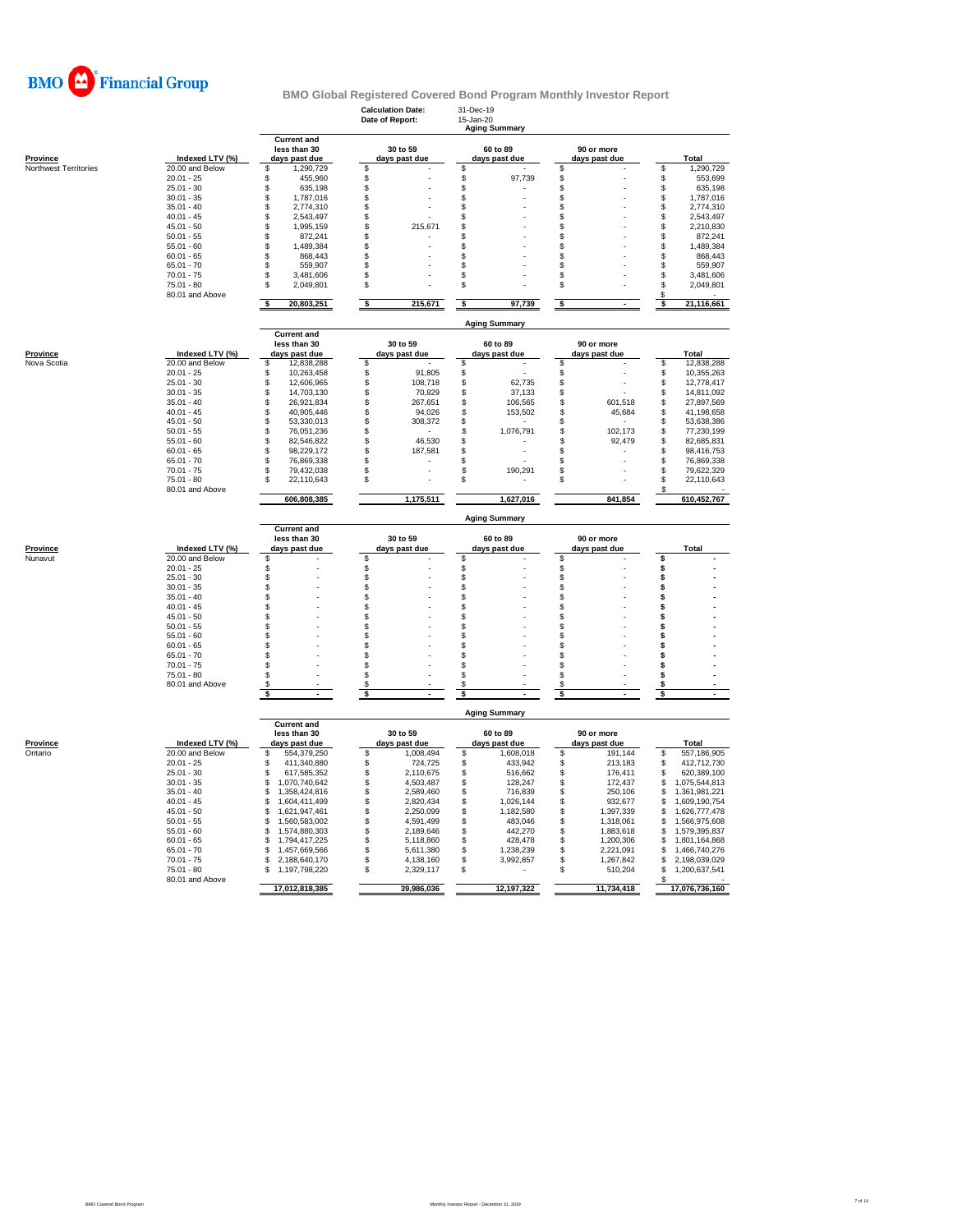

|                          |                                 |                                                     | <b>Calculation Date:</b><br>Date of Report: | 31-Dec-19<br>15-Jan-20    |                                |                    |                            |
|--------------------------|---------------------------------|-----------------------------------------------------|---------------------------------------------|---------------------------|--------------------------------|--------------------|----------------------------|
|                          |                                 |                                                     |                                             | <b>Aging Summary</b>      |                                |                    |                            |
| <b>Province</b>          | Indexed LTV (%)                 | <b>Current and</b><br>less than 30<br>days past due | 30 to 59<br>days past due                   | 60 to 89<br>days past due | 90 or more<br>days past due    |                    | Total                      |
| Prince Edward Island     | 20.00 and Below                 | \$<br>2,464,666                                     | \$                                          | \$                        | \$                             | \$                 | 2,464,666                  |
|                          | $20.01 - 25$                    | \$<br>1,001,766                                     | \$                                          | \$                        | \$                             | \$                 | 1,001,766                  |
|                          | $25.01 - 30$                    | \$<br>2,065,120                                     | \$                                          | \$                        | \$                             | \$                 | 2,065,120                  |
|                          | $30.01 - 35$<br>$35.01 - 40$    | \$<br>3,881,550                                     | \$                                          | \$<br>\$                  | \$<br>\$                       | \$                 | 3,881,550                  |
|                          | $40.01 - 45$                    | \$<br>5,379,586<br>8,431,658<br>\$                  | \$<br>S                                     | \$                        | \$                             | \$<br>\$           | 5,379,586<br>8,431,658     |
|                          | $45.01 - 50$                    | \$<br>6,673,730                                     | \$                                          | \$                        | \$                             | \$                 | 6,673,730                  |
|                          | $50.01 - 55$                    | \$<br>5,368,074                                     | \$                                          | \$                        | \$                             | \$                 | 5,368,074                  |
|                          | $55.01 - 60$                    | \$<br>8,176,643                                     | \$                                          | \$                        | \$                             | \$                 | 8,176,643                  |
|                          | $60.01 - 65$                    | \$<br>10,767,126                                    | \$                                          | \$                        | \$                             | \$                 | 10,767,126                 |
|                          | $65.01 - 70$                    | \$<br>10,137,111                                    | \$                                          | \$                        | \$                             | \$                 | 10,137,111                 |
|                          | $70.01 - 75$                    | \$<br>15.132.422                                    | \$                                          | \$                        | \$                             | \$                 | 15.132.422                 |
|                          | $75.01 - 80$<br>80.01 and Above | \$<br>13,079,081                                    | \$                                          | \$                        | \$                             | \$<br>\$           | 13,079,081                 |
|                          |                                 | 92,558,534                                          | $\blacksquare$                              |                           | ÷,                             |                    | 92,558,534                 |
|                          |                                 | <b>Current and</b>                                  |                                             | <b>Aging Summary</b>      |                                |                    |                            |
| Province                 | Indexed LTV (%)                 | less than 30<br>days past due                       | 30 to 59<br>days past due                   | 60 to 89<br>days past due | 90 or more<br>days past due    |                    | Total                      |
| Quebec                   | 20.00 and Below                 | \$<br>90,137,087                                    | \$<br>237,081                               | \$<br>30,802              | \$<br>268,118                  | \$                 | 90,673,089                 |
|                          | $20.01 - 25$                    | 63,231,795<br>S                                     | \$<br>74,195                                | S<br>٠                    | \$<br>296,885                  | \$                 | 63,602,875                 |
|                          | $25.01 - 30$                    | \$<br>82,219,780                                    | \$                                          | \$                        | \$<br>77,598                   | \$                 | 82,297,378                 |
|                          | $30.01 - 35$<br>$35.01 - 40$    | \$<br>116,895,255<br>\$<br>172,785,530              | \$<br>508,805<br>$\ddot{s}$<br>1,141,112    | \$<br>300,165<br>\$       | \$<br>164,428<br>\$<br>341,705 | \$<br>\$           | 117,868,653<br>174,268,347 |
|                          | $40.01 - 45$                    | \$<br>302,094,259                                   | \$<br>2,249,166                             | \$<br>596,589             | \$<br>195,301                  | \$                 | 305, 135, 315              |
|                          | $45.01 - 50$                    | \$<br>384,843,385                                   | \$<br>4,097,700                             | \$<br>229,528             | \$<br>720,392                  | \$                 | 389,891,005                |
|                          | $50.01 - 55$                    | \$<br>451,259,058                                   | \$<br>2,424,463                             | \$<br>1,816,970           | \$<br>1,413,366                | S                  | 456,913,858                |
|                          | $55.01 - 60$                    | 499,918,460<br>\$                                   | \$<br>3,654,850                             | \$<br>720,491             | \$<br>2,855,455                | \$                 | 507,149,256                |
|                          | $60.01 - 65$                    | 584,377,518<br>\$                                   | \$<br>689,525                               | \$<br>92,129              | \$<br>1,453,295                | \$                 | 586,612,467                |
|                          | $65.01 - 70$                    | S<br>558,055,314                                    | \$<br>1,881,081                             | \$<br>1,157,661           | \$<br>1,082,783                | s                  | 562,176,839                |
|                          | $70.01 - 75$                    | \$<br>513,221,417<br>\$                             | \$<br>325,092                               | \$.<br>171,314            | \$<br>243,736                  | \$.                | 513,961,559                |
|                          | $75.01 - 80$<br>80.01 and Above | 185,271,790                                         | \$                                          | \$                        | \$<br>1,703,221                | Ŝ                  | 186,975,011                |
|                          |                                 | 4,004,310,649                                       | 17,283,071                                  | 5,115,649                 | 10,816,282                     |                    | 4,037,525,651              |
|                          |                                 | <b>Current and</b>                                  |                                             | <b>Aging Summary</b>      |                                |                    |                            |
|                          |                                 | less than 30                                        | 30 to 59                                    | 60 to 89                  | 90 or more                     |                    |                            |
| <b>Province</b>          | Indexed LTV (%)                 | days past due                                       | days past due                               | days past due             | days past due                  |                    | Total                      |
| Saskatchewan             | 20.00 and Below<br>$20.01 - 25$ | 13,101,105<br>S<br>8,826,280<br>\$                  | \$<br>105,629                               | \$<br>\$                  | \$<br>\$                       | \$<br>\$           | 13,206,734<br>8,826,280    |
|                          | $25.01 - 30$                    | 11,418,723<br>\$                                    | \$<br>\$<br>82,039                          | \$                        | \$                             | \$                 | 11,500,762                 |
|                          | $30.01 - 35$                    | \$<br>18,559,907                                    | S                                           | \$<br>121,306             | \$                             | \$                 | 18,681,213                 |
|                          | $35.01 - 40$                    | \$<br>44,194,811                                    | \$<br>$\overline{a}$                        | \$                        | \$<br>371,714                  | \$                 | 44,566,525                 |
|                          | $40.01 - 45$                    | \$<br>59,320,690                                    | $\ddot{s}$<br>97,200                        | \$                        | \$                             | \$                 | 59,417,889                 |
|                          | $45.01 - 50$                    | \$<br>45,796,509                                    | \$<br>675,715                               | \$                        | \$<br>95,154                   | \$                 | 46,567,377                 |
|                          | $50.01 - 55$                    | \$<br>48,866,966                                    | \$<br>72,997                                | S                         | \$<br>122,151                  | \$                 | 49,062,114                 |
|                          | $55.01 - 60$                    | \$<br>35,486,477                                    | \$                                          | \$                        | \$                             | S                  | 35,486,477                 |
|                          | $60.01 - 65$                    | \$<br>43,945,556                                    | \$<br>160,310                               | \$                        | \$<br>396,897                  | \$                 | 44,502,763                 |
|                          | $65.01 - 70$                    | 34,049,460<br>\$<br>S                               | S                                           | \$<br>\$                  | \$<br>224,179                  | \$<br>\$           | 34,273,639                 |
|                          | $70.01 - 75$<br>$75.01 - 80$    | 49,006,180<br>\$<br>29,628,200                      | \$<br>218,933<br>\$                         | \$                        | \$<br>\$                       | $\mathbb{S}$       | 49,225,113<br>29,628,200   |
|                          | 80.01 and Above                 | 442,200,863                                         | 1,412,823                                   | 121,306                   | 1,210,094                      | S                  | 444,945,087                |
|                          |                                 |                                                     |                                             | <b>Aging Summary</b>      |                                |                    |                            |
|                          |                                 | <b>Current and</b><br>less than 30                  | 30 to 59                                    | 60 to 89                  | 90 or more                     |                    |                            |
| Province                 | Indexed LTV (%)                 | days past due                                       | days past due                               | days past due             | days past due                  |                    | Total                      |
| <b>Yukon Territories</b> | 20.00 and Below                 | \$<br>982,841                                       | \$                                          | \$                        | \$                             | \$                 | 982,841                    |
|                          | $20.01 - 25$                    | \$<br>1,313,696                                     | \$                                          | \$                        | \$                             | \$                 | 1,313,696                  |
|                          | $25.01 - 30$                    | 1,791,583<br>S                                      | \$                                          | \$                        | \$                             | \$                 | 1,791,583                  |
|                          | $30.01 - 35$                    | 1,031,288<br>\$                                     | \$                                          | \$                        | \$                             | \$                 | 1,031,288                  |
|                          | $35.01 - 40$                    | 2,094,862<br>\$                                     | \$                                          | \$                        | \$                             | \$                 | 2,094,862                  |
|                          | $40.01 - 45$                    | \$<br>2,013,693                                     | \$                                          | \$                        | \$                             | $\hat{\mathbb{S}}$ | 2,013,693                  |
|                          | $45.01 - 50$                    | \$<br>2,086,099                                     | \$                                          | \$                        | \$                             | \$                 | 2,086,099                  |
|                          |                                 |                                                     | S                                           | \$                        | \$                             | \$                 | 2,081,106                  |
|                          | $50.01 - 55$                    | 2,081,106<br>\$                                     |                                             |                           |                                |                    |                            |
|                          | $55.01 - 60$                    | \$<br>1,541,050                                     | \$                                          | \$                        | \$                             | \$                 | 1,541,050                  |
|                          | $60.01 - 65$                    | S<br>858,118                                        | \$                                          | S                         | \$                             | \$                 | 858,118                    |
|                          | $65.01 - 70$                    | \$<br>1,400,204                                     | \$                                          | \$                        | \$                             | \$                 | 1,400,204                  |
|                          | $70.01 - 75$<br>$75.01 - 80$    | \$<br>2,665,154<br>\$                               | \$<br>\$                                    | \$<br>\$                  | \$<br>\$                       | \$<br>\$           | 2,665,154                  |
|                          | 80.01 and Above                 | 4,074,536<br>S.<br>23,934,230                       | S                                           | \$                        | \$                             | S                  | 4,074,536<br>23,934,230    |

<sup>(1)</sup> Value as determined by adjusting, not less than quarterly, the Original Market Value utilizing the Indexation Methodology (see Appendix for details) for subsequent price developments.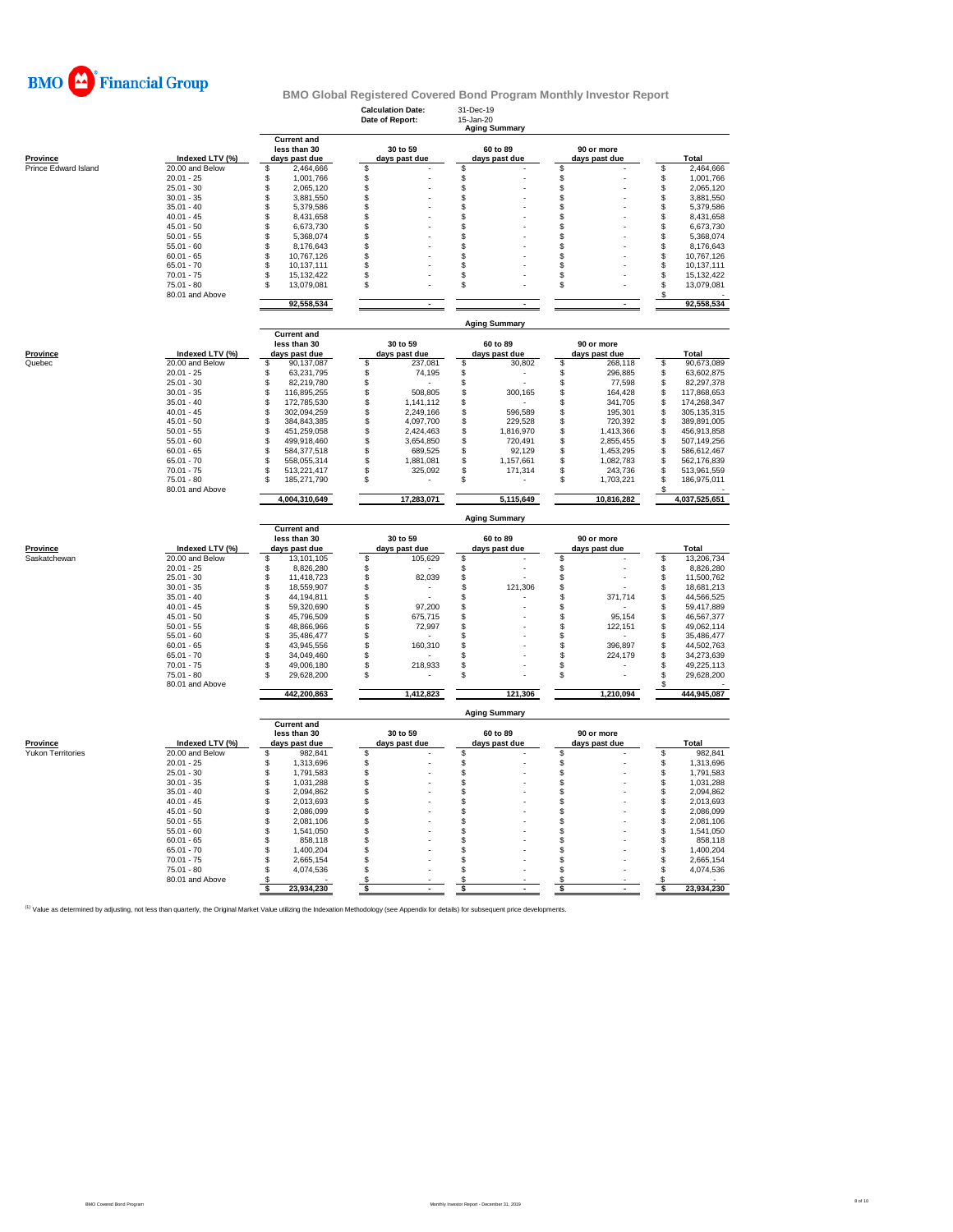

**Calculation Date:** 31-Dec-19 **Date of Report:** 15-Jan-20

**Cover Pool - Current LTV Distribution by Credit Score (1)** 

|                 | <b>Credit Scores</b>     |  |             |  |             |  |               |  |               |  |               |  |                |  |                |
|-----------------|--------------------------|--|-------------|--|-------------|--|---------------|--|---------------|--|---------------|--|----------------|--|----------------|
| Indexed LTV (%) | <b>Score Unavailable</b> |  | < 600       |  | $600 - 650$ |  | 651 - 700     |  | 701 - 750     |  | 751 - 800     |  | >800           |  | Total          |
| 20.00 and Below | 17.679.944               |  | 9.672.935   |  | 17.949.984  |  | 46.189.373    |  | 104.514.564   |  | 157.097.862   |  | 754.748.245    |  | 1.107.852.907  |
| $20.01 - 25$    | 10.399.274               |  | 10.034.085  |  | 14.027.421  |  | 38,106,066    |  | 84.776.746    |  | 124.615.756   |  | 536.497.562    |  | 818.456.911    |
| $25.01 - 30$    | 9.600.889                |  | 10.276.666  |  | 22.259.904  |  | 65.867.726    |  | 158.815.042   |  | 214.073.640   |  | 774.645.208    |  | 1.255.539.075  |
| $30.01 - 35$    | 11.203.588               |  | 19.013.787  |  | 66.490.388  |  | 118.149.099   |  | 259.670.846   |  | 389.875.120   |  | 1,200,153,968  |  | 2,064,556,794  |
| $35.01 - 40$    | 7.747.155                |  | 35.037.356  |  | 67.195.057  |  | 169.615.765   |  | 295.677.856   |  | 438.766.807   |  | 1.494.308.577  |  | 2.508.348.573  |
| $40.01 - 45$    | 6.421.458                |  | 41.939.481  |  | 92.493.680  |  | 209.313.354   |  | 403.454.823   |  | 540.872.993   |  | 1.603.101.987  |  | 2.897.597.775  |
| $45.01 - 50$    | 18.478.584               |  | 45.535.893  |  | 97.530.202  |  | 230,199,766   |  | 381.443.756   |  | 572.277.270   |  | 1.654.750.447  |  | 3,000,215,917  |
| $50.01 - 55$    | 20.322.198               |  | 50.733.487  |  | 98.213.220  |  | 254.394.493   |  | 399.965.825   |  | 574.832.206   |  | 1.705.900.309  |  | 3.104.361.738  |
| $55.01 - 60$    | 26,662,953               |  | 46.908.035  |  | 97.601.645  |  | 271.624.111   |  | 437.687.319   |  | 592,932,291   |  | 1.641.951.292  |  | 3,115,367,645  |
| $60.01 - 65$    | 45.711.019               |  | 49.891.968  |  | 109.294.073 |  | 302.722.196   |  | 507.588.119   |  | 678.333.374   |  | 1.852.399.540  |  | 3.545.940.289  |
| $65.01 - 70$    | 33.188.861               |  | 45.803.465  |  | 111.983.329 |  | 281.147.013   |  | 436.493.048   |  | 627.396.978   |  | 1.649.158.538  |  | 3.185.171.231  |
| $70.01 - 75$    | 12,843,115               |  | 48.211.625  |  | 124.408.069 |  | 365.926.455   |  | 621.903.214   |  | 856.505.231   |  | 2.162.285.042  |  | 4.192.082.752  |
| $75.01 - 80$    | 1.451.970                |  | 21.277.730  |  | 63.341.747  |  | 232.427.141   |  | 434.227.335   |  | 539.624.262   |  | 1.308.531.718  |  | 2.600.881.902  |
| 80.01 and Above |                          |  |             |  |             |  |               |  |               |  |               |  |                |  |                |
|                 | 221.711.007              |  | 434.336.512 |  | 982.788.720 |  | 2.585.682.556 |  | 4.526.218.492 |  | 6.307.203.788 |  | 18.338.432.434 |  | 33.396.373.510 |

<sup>(1)</sup> Value as determined by adjusting, not less than quarterly, the Original Market Value utilizing the Indexation Methodology (see Appendix for details) for subsequent price developments